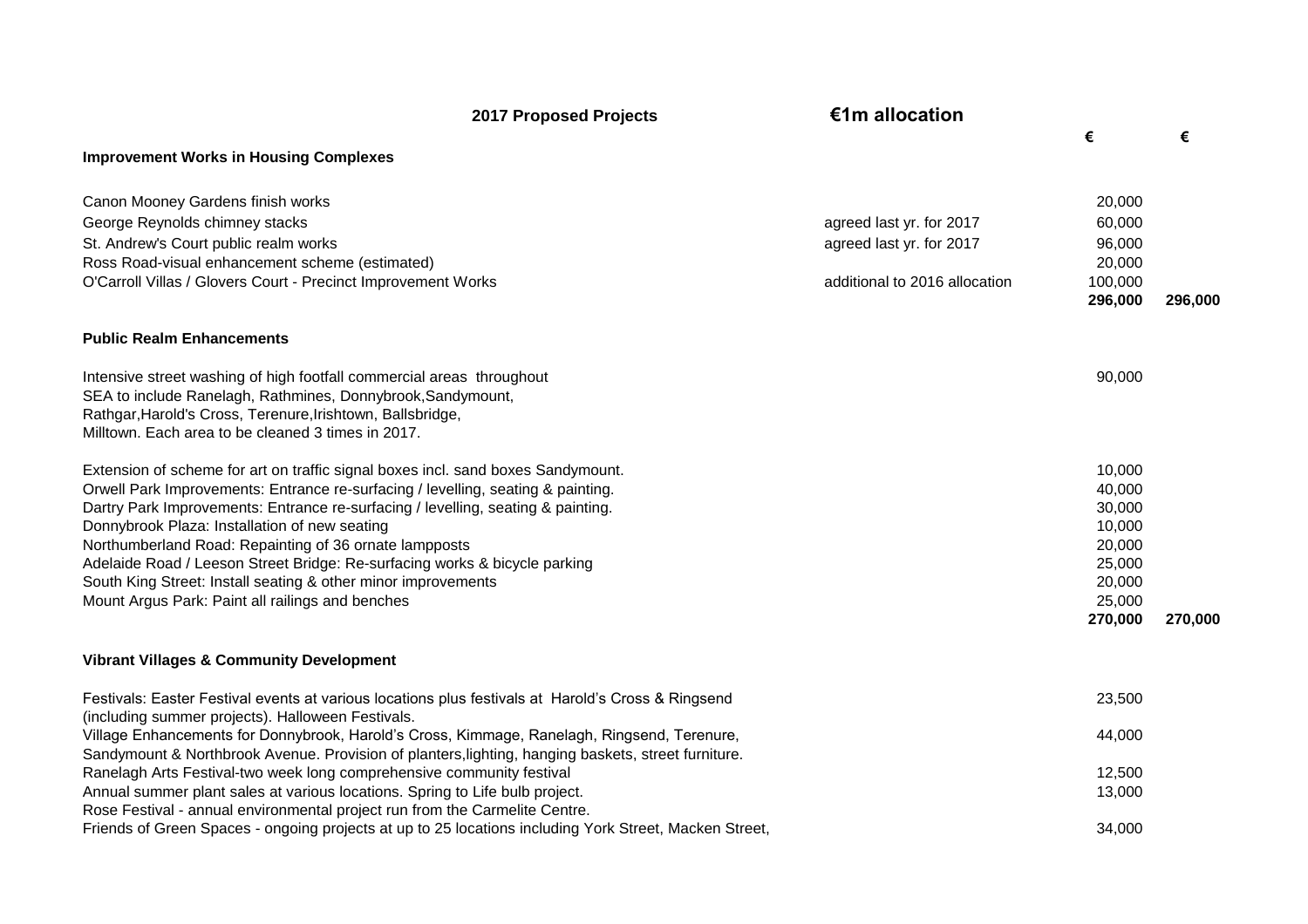| Community Dog Shows at Ranelagh, Rathmines, Harold's Cross, Terenure and Sandymount emphasising<br>15,000<br>the need to care and clean up after your pet<br>Cultural Events- Harvest Festival, Historical Walking Tours, Lets Walk & Talk, Bloom Fringe, Bloomsday, Yeats Heritage<br>25,800<br>Event & Vibrant Villages Walking Trail<br>Family Fun days / Fiestas-various family fun days at various locations including Havelock Square,<br>16,500<br>Ross Road, Terenure, Harold's Cross, Pearse Street & Kevin Street (Cabbage Patch).<br>Social Inclusion: Supporting local initiatives such as Whitefriar Strings, MOJO Training Workshops<br>7,500<br>Ringsend and Herbert Park Allotments - ongoing upgrade and maintenance of the allotments at these locations.<br>7,500<br>Older Persons' Social Events - Age Friendly Cities Strategy Projects, Bealtaine Festival, Active Wise Health Project,<br>33,500<br>6,500<br>5,500<br>5,200<br>250,000<br>250,000<br>15,000<br>15,000<br>5,000<br>5,000<br>Tree pruning South East Area wide<br>30,000<br>Ranelagh Park Gardens: Improvements at park entrances, playground<br>40,000 | Pearse House, George Reynolds House, Whelan House, McDonagh House, Whitefriar Gardens, Beech Hill Court,                                                                                                                                                                                |         |         |
|----------------------------------------------------------------------------------------------------------------------------------------------------------------------------------------------------------------------------------------------------------------------------------------------------------------------------------------------------------------------------------------------------------------------------------------------------------------------------------------------------------------------------------------------------------------------------------------------------------------------------------------------------------------------------------------------------------------------------------------------------------------------------------------------------------------------------------------------------------------------------------------------------------------------------------------------------------------------------------------------------------------------------------------------------------------------------------------------------------------------------------------------|-----------------------------------------------------------------------------------------------------------------------------------------------------------------------------------------------------------------------------------------------------------------------------------------|---------|---------|
|                                                                                                                                                                                                                                                                                                                                                                                                                                                                                                                                                                                                                                                                                                                                                                                                                                                                                                                                                                                                                                                                                                                                              | Heskin Court & Oxford Court.                                                                                                                                                                                                                                                            |         |         |
|                                                                                                                                                                                                                                                                                                                                                                                                                                                                                                                                                                                                                                                                                                                                                                                                                                                                                                                                                                                                                                                                                                                                              |                                                                                                                                                                                                                                                                                         |         |         |
|                                                                                                                                                                                                                                                                                                                                                                                                                                                                                                                                                                                                                                                                                                                                                                                                                                                                                                                                                                                                                                                                                                                                              |                                                                                                                                                                                                                                                                                         |         |         |
|                                                                                                                                                                                                                                                                                                                                                                                                                                                                                                                                                                                                                                                                                                                                                                                                                                                                                                                                                                                                                                                                                                                                              |                                                                                                                                                                                                                                                                                         |         |         |
|                                                                                                                                                                                                                                                                                                                                                                                                                                                                                                                                                                                                                                                                                                                                                                                                                                                                                                                                                                                                                                                                                                                                              |                                                                                                                                                                                                                                                                                         |         |         |
|                                                                                                                                                                                                                                                                                                                                                                                                                                                                                                                                                                                                                                                                                                                                                                                                                                                                                                                                                                                                                                                                                                                                              |                                                                                                                                                                                                                                                                                         |         |         |
|                                                                                                                                                                                                                                                                                                                                                                                                                                                                                                                                                                                                                                                                                                                                                                                                                                                                                                                                                                                                                                                                                                                                              |                                                                                                                                                                                                                                                                                         |         |         |
|                                                                                                                                                                                                                                                                                                                                                                                                                                                                                                                                                                                                                                                                                                                                                                                                                                                                                                                                                                                                                                                                                                                                              |                                                                                                                                                                                                                                                                                         |         |         |
|                                                                                                                                                                                                                                                                                                                                                                                                                                                                                                                                                                                                                                                                                                                                                                                                                                                                                                                                                                                                                                                                                                                                              |                                                                                                                                                                                                                                                                                         |         |         |
|                                                                                                                                                                                                                                                                                                                                                                                                                                                                                                                                                                                                                                                                                                                                                                                                                                                                                                                                                                                                                                                                                                                                              | Silver Surfers' Clubs (computer training), Ballroom of Romance and numerous small scale social activities.                                                                                                                                                                              |         |         |
|                                                                                                                                                                                                                                                                                                                                                                                                                                                                                                                                                                                                                                                                                                                                                                                                                                                                                                                                                                                                                                                                                                                                              | Intercultural Events- celebrating social diversity                                                                                                                                                                                                                                      |         |         |
|                                                                                                                                                                                                                                                                                                                                                                                                                                                                                                                                                                                                                                                                                                                                                                                                                                                                                                                                                                                                                                                                                                                                              | Ringsend & Irishtown Community Centre: Boxing Club & Youth activities, Youth at Risk Projects                                                                                                                                                                                           |         |         |
|                                                                                                                                                                                                                                                                                                                                                                                                                                                                                                                                                                                                                                                                                                                                                                                                                                                                                                                                                                                                                                                                                                                                              | Community Clean Ups at various locations                                                                                                                                                                                                                                                |         |         |
|                                                                                                                                                                                                                                                                                                                                                                                                                                                                                                                                                                                                                                                                                                                                                                                                                                                                                                                                                                                                                                                                                                                                              |                                                                                                                                                                                                                                                                                         |         |         |
|                                                                                                                                                                                                                                                                                                                                                                                                                                                                                                                                                                                                                                                                                                                                                                                                                                                                                                                                                                                                                                                                                                                                              | <b>Litter Black-spots</b>                                                                                                                                                                                                                                                               |         |         |
|                                                                                                                                                                                                                                                                                                                                                                                                                                                                                                                                                                                                                                                                                                                                                                                                                                                                                                                                                                                                                                                                                                                                              | € 15,000 will be allocated to target specific areas, especially at Halloween to ensure the safety of the general public<br>and to curb anti-social behaviour. The South East Area Office will support Harvest Festivals and<br>the Scarecrow and Pumpkin Festivals in Ringsend in 2017. |         |         |
|                                                                                                                                                                                                                                                                                                                                                                                                                                                                                                                                                                                                                                                                                                                                                                                                                                                                                                                                                                                                                                                                                                                                              | <b>Residents' Initiatives</b>                                                                                                                                                                                                                                                           |         |         |
|                                                                                                                                                                                                                                                                                                                                                                                                                                                                                                                                                                                                                                                                                                                                                                                                                                                                                                                                                                                                                                                                                                                                              | €5,000 will be made available to assist residential clean ups, autumnal leaf collection and other<br>environmental awareness campaigns. This local initiative commenced in 2013.                                                                                                        |         |         |
|                                                                                                                                                                                                                                                                                                                                                                                                                                                                                                                                                                                                                                                                                                                                                                                                                                                                                                                                                                                                                                                                                                                                              | <b>Village Improvement Plans and Improvement Works</b>                                                                                                                                                                                                                                  |         |         |
|                                                                                                                                                                                                                                                                                                                                                                                                                                                                                                                                                                                                                                                                                                                                                                                                                                                                                                                                                                                                                                                                                                                                              |                                                                                                                                                                                                                                                                                         |         |         |
|                                                                                                                                                                                                                                                                                                                                                                                                                                                                                                                                                                                                                                                                                                                                                                                                                                                                                                                                                                                                                                                                                                                                              |                                                                                                                                                                                                                                                                                         |         |         |
|                                                                                                                                                                                                                                                                                                                                                                                                                                                                                                                                                                                                                                                                                                                                                                                                                                                                                                                                                                                                                                                                                                                                              | Herzog Park: landscaping works                                                                                                                                                                                                                                                          | 60,000  |         |
| 50,000                                                                                                                                                                                                                                                                                                                                                                                                                                                                                                                                                                                                                                                                                                                                                                                                                                                                                                                                                                                                                                                                                                                                       | Terenure Village VIP: New lampposts & seating                                                                                                                                                                                                                                           |         |         |
|                                                                                                                                                                                                                                                                                                                                                                                                                                                                                                                                                                                                                                                                                                                                                                                                                                                                                                                                                                                                                                                                                                                                              |                                                                                                                                                                                                                                                                                         | 180,000 | 180,000 |

## **Canalaphonic**